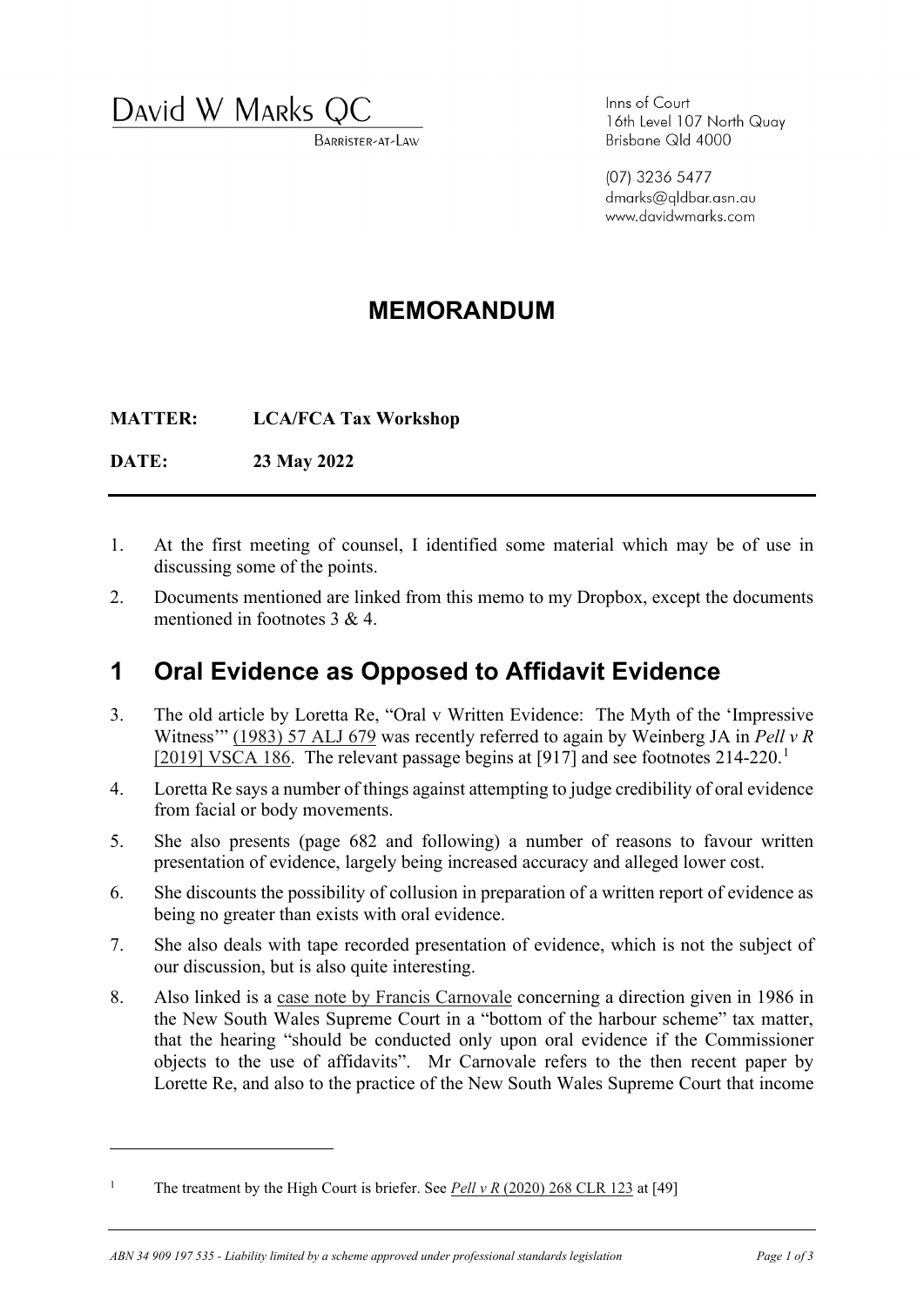tax appeals usually proceeded on affidavit evidence with the deponents being available for cross-examination if required.<sup>[2](#page-1-0)</sup>

9. The fundamental case in New Zealand is *Taniwha v R* [\[2017\] 1 NZLR 116](https://www.dropbox.com/s/tofk1yeimrodpmc/Taniwha%20v%20R%202017%201%20NZLR%20116.pdf?dl=0) where the Court's reasons are given by Arnold J, starting at paragraph 1 as follows:

> *In New Zealand, as in other jurisdictions from a common law tradition, criminal trials are conducted orally, in open court. The principle of orality … recognises the fundamental importance of transparency in the administration of just justice through the courts. The principle also rests upon the assumption that a fact-finder, whether a judge sitting alone or a jury, is likely to benefit from seeing and hearing witnesses give their evidence. There is, however, research which indicates that a person's demeanour when giving evidence in court generally provides little or no assistance to a fact-finder charged with determining whether or not the witness is telling the truth*. [3](#page-1-1) *A witness who presents as confident, articulate and honest may be mistaken or dishonest; a witness who presents as diffident, hesitant or awkward may be telling the truth and their evidence may be accurate. Not only can appearances be deceptive, but fact-finders may overestimate their ability to recognise those who are truthful from those who are not, by, for example, relying on unreliable behaviours such as fidgeting or looking away.*[4](#page-1-2)  *In this appeal, the Court is asked to consider how a judge instructing a jury in a criminal trial should deal with the question of demeanour.*

- 10. The New Zealand Supreme Court said at pages 137-138 that submissions (and note that this was a criminal case) before juries amounting to "an outright appeal to a demeanour-based assessment" was "better not made", certainly in an unqualified way. But the New Zealand Supreme Court rejected a submission that judges "must sum up to juries on the basis that they can derive no benefit from demeanour in assessing truthfulness": at paragraph [41]. And the New Zealand Supreme Court correctly said, in my view, that some matters which "could be described as demeanour – gestures or tone of voice, for example – may affect meaning and so cannot be ignored": at paragraph [42].
- 11. In short, there is plenty to discuss under this point in the about 10 minutes allotted.

### **2 Pleading Substitutes**

- 12. I have provided you with a copy of *[Rio Tinto Ltd v Federal Commissioner of](https://www.dropbox.com/s/fvhm66qqz590omb/Rio%20Tinto%20v%20FCT%20No.2%20%282004%29%2055%20ATR%20321.pdf?dl=0)  Taxation* [\(2004\) 55 ATR 321](https://www.dropbox.com/s/fvhm66qqz590omb/Rio%20Tinto%20v%20FCT%20No.2%20%282004%29%2055%20ATR%20321.pdf?dl=0) (Sundberg J) (29 March 2004). Some care must be taken as this was decided under the former Order 52B(5).
- 13. The critical thing the table of issues and contentions is reproduced from page 326 of the judgment, setting out the perceived issues with one word responses.
- 14. The various complaints made are at [17], including complaints about the statement of facts, as well as the contentions and issues.

<span id="page-1-0"></span><sup>2</sup> [\(1986\) 60 ALJ 684.](https://www.dropbox.com/s/u4h63p5jatwvydl/Carnovale%20-%20Oral%20evidence%20in%20tax%20appeals%20%281986%29_60_Australian_Law_Journal_684.pdf?dl=0) Note that the case is referred to by Mr Carnovale, and by the Federal Law Reports reporter as "Greghan" but is otherwise universally reported, including on appeal, as "Gregrhon".

<span id="page-1-1"></span><sup>3</sup> See, for example, Aldert Vrij, *Detecting Lies and Deceit, Pitfalls and Opportunities* (2nd Edition) John Wiley & Sons, Chichester (England), 2008.

<span id="page-1-2"></span><sup>4</sup> See, for example, Eiten Elaad, "Effects of Feedback on the Overestimated Capacity to Detect Lies and Underestimated Ability to Tell Lies" (2003) 17 Applied Cognitive Psychology, 349.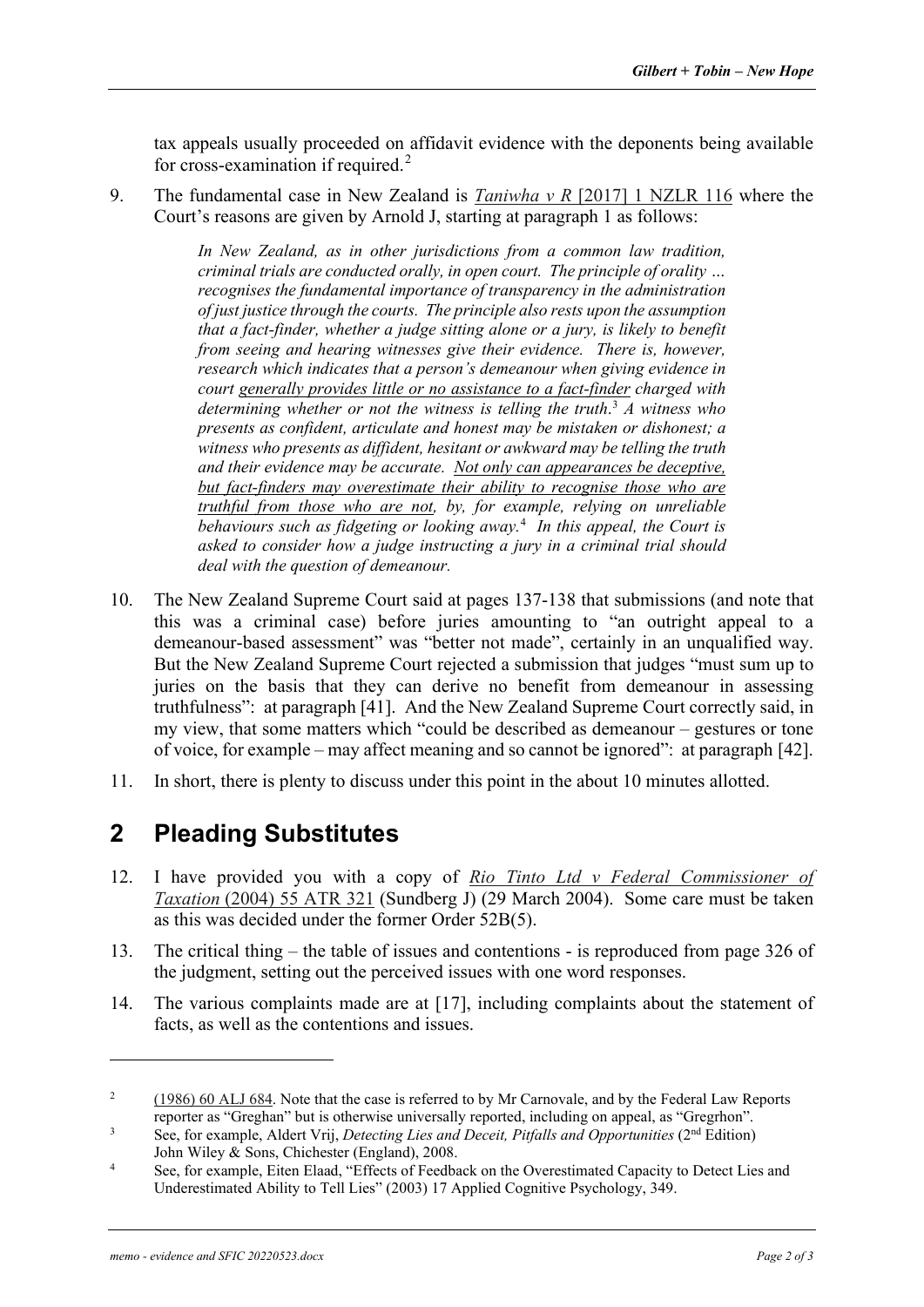15. Sundberg J found at [58] that the Commissioner's document "falls seriously short of the statement contemplated" by the then Rule.

> *The most important deficiency is the absence of any stated basis for the contentions in the table of issues and contentions. The issues are sufficiently stated, save for the omission of clear identification of alternative cases. But more is required than a "Yes" or "No" answer to the question posed by each issue.*

- 16. Sundberg J agreed with a [paper given by Beaumont J](https://www.dropbox.com/s/rrm8krdnrz2vurl/Beaumont%20-%20Anatomy%20of%20a%20Federal%20Court%20tax%20case%202000%20UNSWLJ.pdf?dl=0) (also in the Dropbox folder) that "the statement of contentions 'must propound all the necessary ingredients of the claim for which, as a matter of legal substance, that party contends".<sup>[5](#page-2-0)</sup>
- 17. That said, the rules have significantly changed. The three-page notice of appeal prescribed at an earlier point in history has been replaced by an approved form requiring the taxpayer to set out the facts as well as the grounds of appeal.
- 18. Further, the perception (as I understand it from others in our discussion) is that the statement of facts, issues and contentions (or appeal statement nowadays) is becoming a mini-submission.
- 19. My experience is that the pleading substitute is abandoned almost immediately, and the principal document then becomes the respective party's submissions, which seems wasteful.
- 20. See also the decision of the Full Federal Court, *Commissioner of Taxation v Rio Tinto*  Ltd (2006) [151 FCR 341,](https://www.dropbox.com/s/smkrz896lpdel2o/FCT%20v%20Rio%20Tinto%20%282006%29%20151%20FCR%20341.pdf?dl=0) [66].

#### **David W Marks QC**

23 May 2022

<span id="page-2-0"></span><sup>5</sup> Beaumont, "Anatomy of a Federal Court Tax Case" [\(2000\) 23\(2\) UNSW LJ 237](https://www.dropbox.com/s/rrm8krdnrz2vurl/Beaumont%20-%20Anatomy%20of%20a%20Federal%20Court%20tax%20case%202000%20UNSWLJ.pdf?dl=0)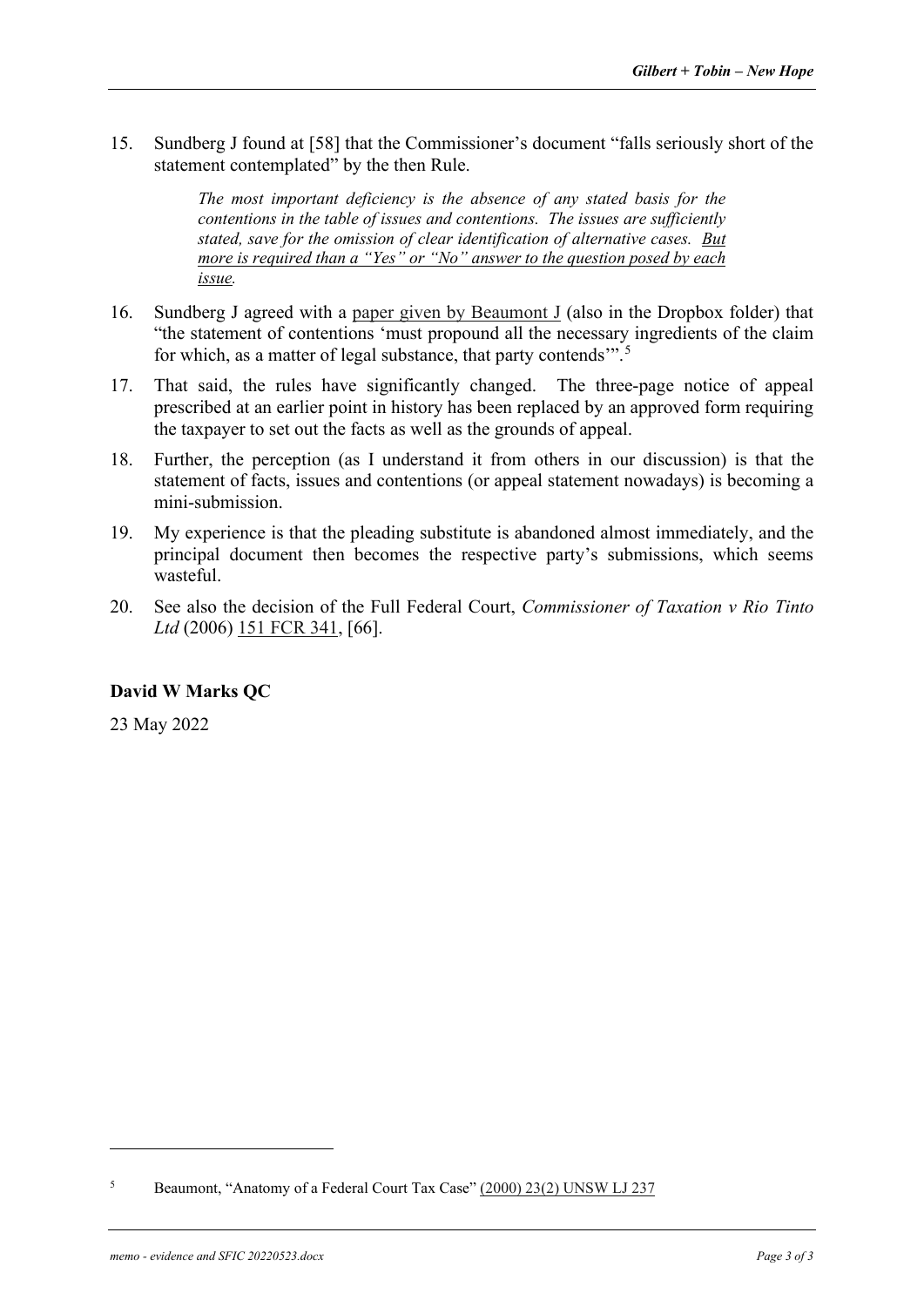David W MARKS Q

BARRISTER-AT-LAW

Inns of Court 16th Level 107 North Quay Brisbane Qld 4000

(07) 3236 5477 dmarks@gldbar.asn.au www.davidwmarks.com

## **MEMORANDUM**

**TO: Logan J, A Wheatley QC and F Chen**

**FROM: David Marks QC**

**MATTER: Declaratory Relief**

**DATE: 24 May 2022**

- 1. As this is a matter of developing law and there are matters before the Federal Court at present, I restrict this note to some references.
- 2. This year we have seen *Aurizon* [2022 ATC 25-824](https://www.dropbox.com/s/n6b5y5uo39zupwn/Aurizon%202022_ATC_20-824.pdf?dl=0) and *Hyder* [2022 ATC 20-820.](https://www.dropbox.com/s/w5bvwfiwyquwupn/Hyder%202022_ATC_20-820.pdf?dl=0)
- 3. Historically in Queensland we had *[Totalisator](https://www.dropbox.com/s/u0xzfb83iau6rjv/Totalisator%201989-1-qdr-215-500951.pdf?dl=0)* [1989] 1 QdR 215 in which Logan J appeared.
- 4. There have been a number of cases in between, but it is important not to confuse cases involving applications for advice under section 96 of the *Trusts Act* with cases involving applications for declarations.
- 5. There have been a couple of papers for The Tax Institute over the years, this year by [Redenbach](https://www.dropbox.com/s/70od5sne1waugi6/Redenbach.pdf?dl=0) of the Victorian Bar, and seven years ago by [Batrouney QC,](https://www.dropbox.com/s/7naf1vma50hy65j/Batrouney.pdf?dl=0) also of the Victorian Bar. My paper on the private ruling system, at AIAL National conference, is in the [AIAL Forum.](https://www.dropbox.com/s/uhm5vj63qwblel2/David%20W%20Marks%20QC%20-%20Proceeding%20in%20Certainty%20-%20Tax%20Rulings%202017%2089%20AIAL%20Forum%2091.pdf?dl=0)
- 6. Cases are linked from my Dropbox.

#### **David W Marks QC**

24 May 2022